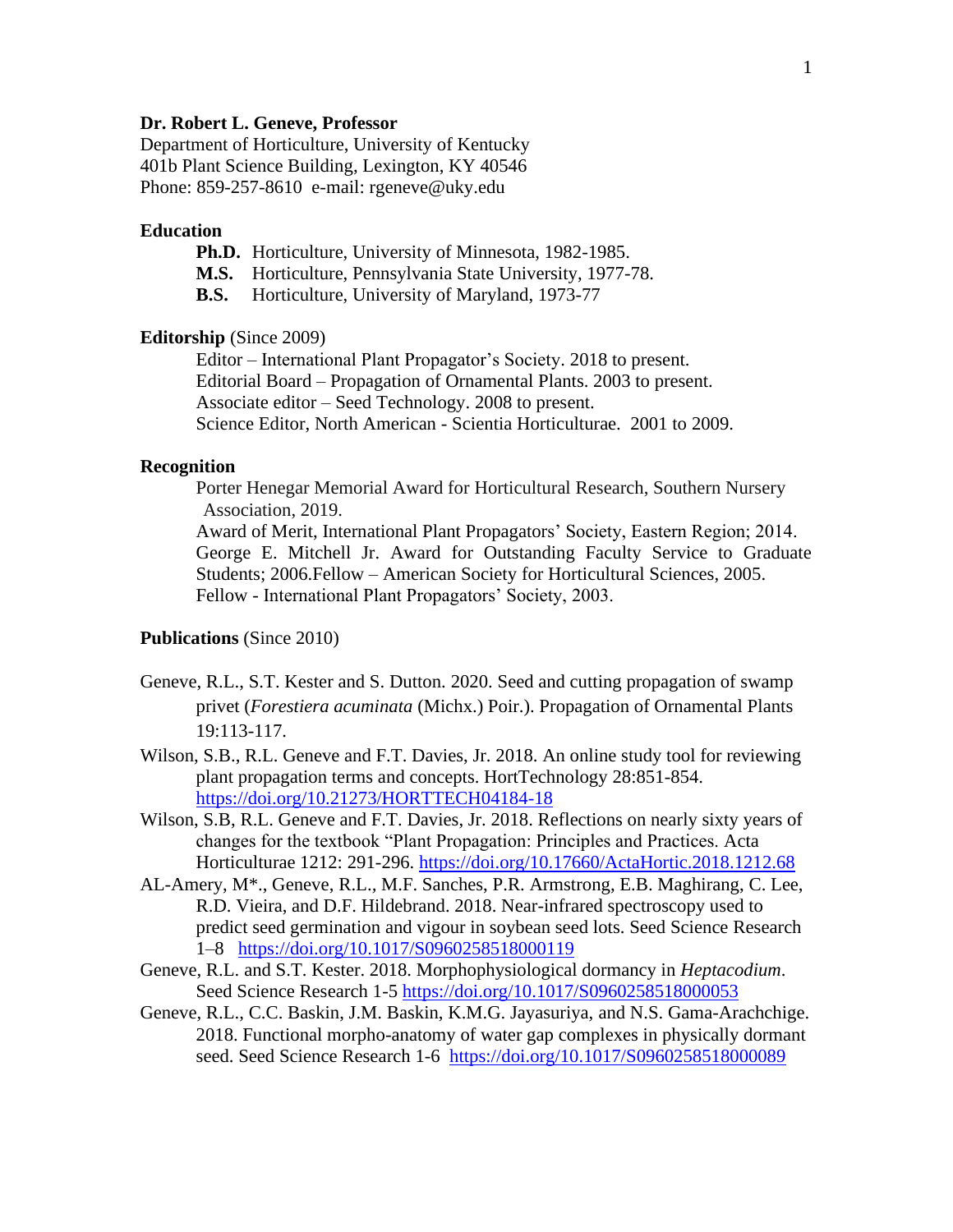- \*Gregory, T. and R.L. Geneve. 2018. Use of K-IBA as a foliar spray for softwood cutting propagation. Acta Horticulturae 1212:173-176. <https://doi.org/10.17660/ActaHortic.2018.1212.33>
- \*Lewis, V. and R.L. Geneve. 2018. Developing a modified hydroponic stock plant system for minicuttings of redbud. Acta Horticulturae 1212:177-180. <https://doi.org/10.17660/ActaHortic.2018.1212.34>
- Geneve, R.L. 2018. What's old and new about phase change and propagation. Acta Horticulturae 1212: 149-154.<https://doi.org/10.17660/ActaHortic.2018.1212.29>
- Geneve, R.L. 2018. Impact of seed technology on seed germination in horticultural crops. Acta Horticulturae 1212:1-4. <https://doi.org/10.17660/ActaHortic.2018.1212.1>
- Geneve, R.L., \*E.W. Janes and S.T. Kester. 2018. Cardinal temperatures and thermal time for seed germination of industrial hemp. Acta Horticulturae 1174:325-330. <https://doi.org/10.17660/ActaHortic.2017.1174.65>
- Geneve, R.L., D.F. Hildebrand, T.D. Phillips, M. AL-Amery and S.T. Kester. 2017. Stress influences seed germination in mucilage-producing chia. Crop Science 57:2160-2169. <https://doi:10.2135/cropsci2016.08.0703>
- Nambuthiri, S., \*E. Hagen, A. Fulcher and R.L. Geneve. 2017. Evaluating a physiological-based, on-demand irrigation system for container-grown woody plants with different water requirements. HortScience 52:251-257. <https://doi:10.21273/HORTSCI10603-16>
- Geneve, R.L. 2017. An introduction to pot-in-pot nursery irrigation. Acta Horticulturae 1174:19-22. [https://doi.org/10.17660/ActaHortic.2017.1174.5.](https://doi.org/10.17660/ActaHortic.2017.1174.5)
- Geneve, R.L., S. Nambuthiri, \*E. Hagen, and A. Fulcher. 2016. A new irrigation application efficiency calculation for sprinkler irrigated container plants grown under sensor based irrigation scheduling. Acta Horticulturae 1112:17-22.
- Jacobsen, K.L., \* V.M. Anderson, D.D. Archbold, R.L. Geneve, and D.L. Ingram. 2016. Fertility source and drought stress effects on plant growth and essential oil production of *Calendula officinalis*. HortScience 51:342-348.
- Nambuthiri, S., A. Fulcher, A. Koeser, R.L. Geneve and G. Niu. 2015. Moving towards sustainability with alternative containers for greenhouse and nursery crop production: A review and research update. HortTechnology 25:8-16.
- Brumfield, R.G., A.J. DeVincentis, \*X. Wang, R.T. Fernandez, S. Nambuthiri, R.L. Geneve, A.K. Koeser, G. Bi, \*Y. Sun, G. Niu, D. Cochran and A. Fulcher. 2015. Economics of utilizing alternative containers in ornamental crop production systems. HortTechnology 25:17-25.
- Evans, M.R., A. Koeser, G. Bi, S. Nambuthiri, R. L. Geneve, K. Jacobsen, S. Lovell, and R. Stewart. 2015. Impact of biocontainers with and without shuttle trays on water use in the production of a containerized ornamental greenhouse crop. HortTechnology 25: 35-41.
- \*Wang, X., R.T. Fernandez, B.M. Cregg, R. Auras, A. Fulcher, G. Niu, \*Y. Sun, G. Bi, S. Nambuthiri and R.L. Geneve. 2015. Multi-state evaluation of plant performance in plastic containers and alternative nursery containers. HortTechnology 25:42-49.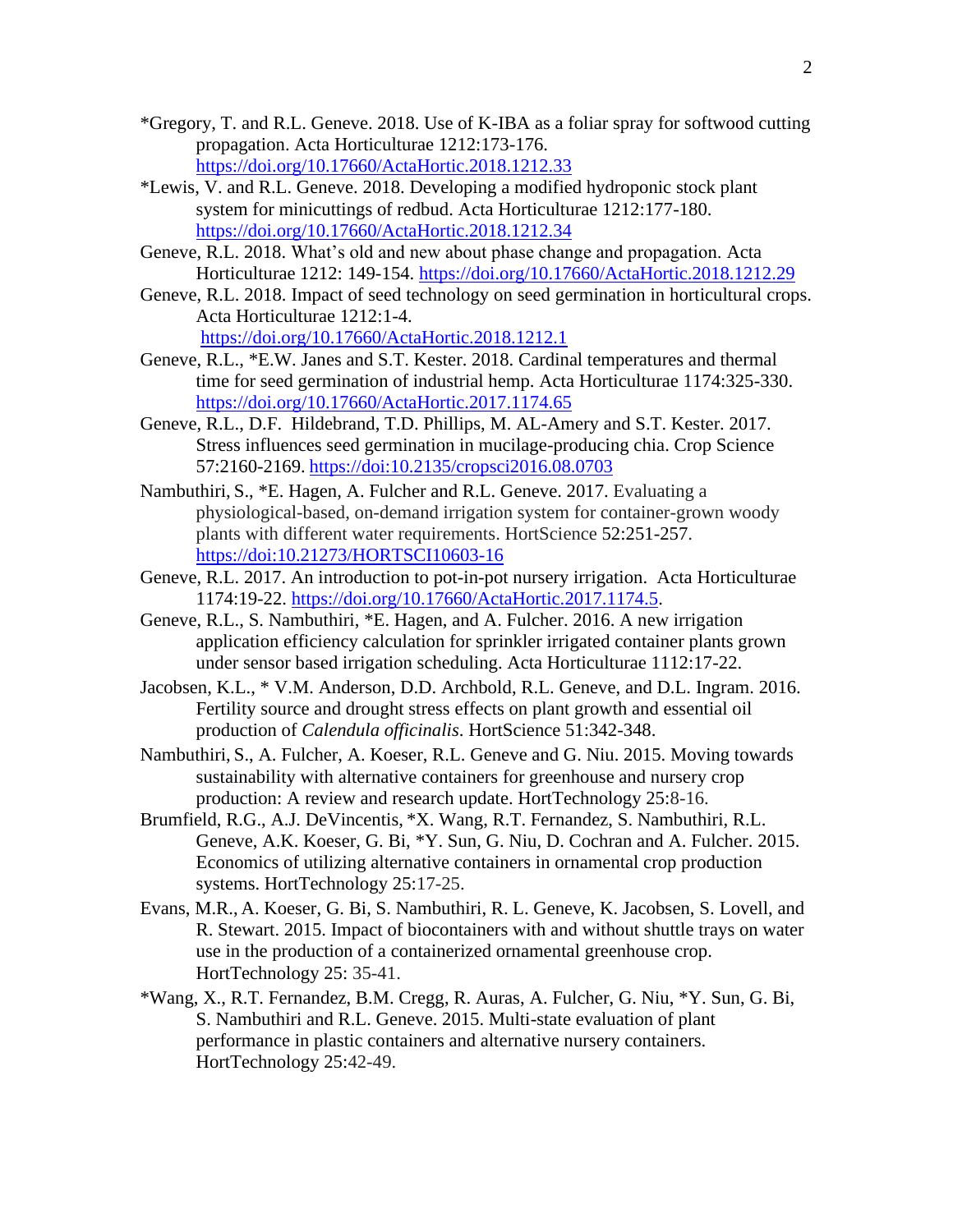- Nambuthiri, S., R.L. Geneve, R.T. Fernandez, G. Bi, G. Niu, and \*X. Wang. 2015. Substrate temperature in plastic and alternative nursery containers. HortTechnology 25: 50-56.
- \*Li, T., G. Bi, G. Niu, S. Nambuthiri, R.L. Geneve, \*X. Wang, R.T. Fernandez, A. Fulcher, \*Y. Sun, X. Zhao, R.J. Stewart. 2015. Feasibility of using biocontainers in pot-in-pot system for nursery production of river birch*.* HortTechnology 25:57- 62.
- \*Hagen, E, S. Nambuthiri, A. Fulcher, and R.L. Geneve. 2014. Comparing substrate moisture-based daily water use and on-demand irrigation regimes for oakleaf hydrangea grown in two container sizes. Scientia Horticulturae 179:132-139.
- Caliskan, S., Kester, S.T. and R.L. Geneve. 2014. A laboratory exercise in physiological seed dormancy using eastern redbud (*Cercis canadensis*). HortTechnology 24:403-406.
- \*Gama-Arachchige, N.S., J.M. Baskin, R.L. Geneve and C.C. Baskin. 2013. Identification and characterization of 10 new water gaps in seeds and fruits with physical dormancy and classification of water-gap complexes. Annals of Botany 112:69-84.
- \*Wood, L.A., S.T. Kester, and R.L. Geneve. 2013. The physiological basis for ethyleneinduced dormancy release and germination in three *Echinacea* species (*E. purpurea*, *E. tennesseensis*, and *E. simulata*). Scientia Horticulturae 156:67-72.
- \*Gama-Arachchige, N.S., J.M. Baskin, R.L. Geneve and C.C. Baskin. 2013. Quantitative analysis of the thermal requirements for stepwise physical dormancy-break in seeds of winter annual *Geranium carolinianum* (Geraniaceae). Annals of Botany 111:849-858.
- \*Finneseth, C.H. and R.L. Geneve. 2012. Physical enhancement improves seed lot quality in eastern gamagrass (*Tripsacum dactyloides*). Acta Horticulturae 938:69- 75.
- \*Fulcher, A., J. Buxton and R.L. Geneve. 2012. Using the relationship between container substrate moisture and photosynthesis to schedule irrigation in *Hibiscus rosa-sinensis*. Scientia Horticultureae 138:221-226.
- \*Gama-Arachchige, N.S., J.M. Baskin, R.L. Geneve and C.C. Baskin. 2012. The autumn effect: timing of physical dormancy break in seeds of two winter annual species of Geraniaceae by a stepwise process. Annals of Botany 110:637-651.
- \*Finneseth, C.H. and R.L. Geneve. 2012. A standard laboratory method to assess purity and germination in eastern gamagrass seed lots. Seed Technology 34:89-109.
- \*Jamboonsri, W., T. D. Phillips, R. L. Geneve, J.P. Cahill and D.F. Hildebrand. 2012. Extending the range of an ancient crop; a new ω3 source. Genetic Resources and Crop Evolution 59:171-178.
- \*Fulcher, A. and R.L. Geneve. 2011. Relationship between photosynthesis and substrate moisture for container-grown *Hibiscus* and *Cornus*. Acta Horticulturae 922:183- 186.
- Paparozzi, E.T., A. W., Kimberly, R.L.Geneve, H. Hatterman-Valenti, C. Haynes, H. Kraus, C. Mc Kenney and P. Pitts. 2011. The AG\*IDEA alliance and horticulture graduate certificate programs. HortTechnology 21:688-691.
- \*Gama-Arachchige, N.S., J.M. Baskin, R.L. Geneve and C.C. Baskin. 2011. Acquisition of physical dormancy and ontogeny of the micropyle-water gap complex in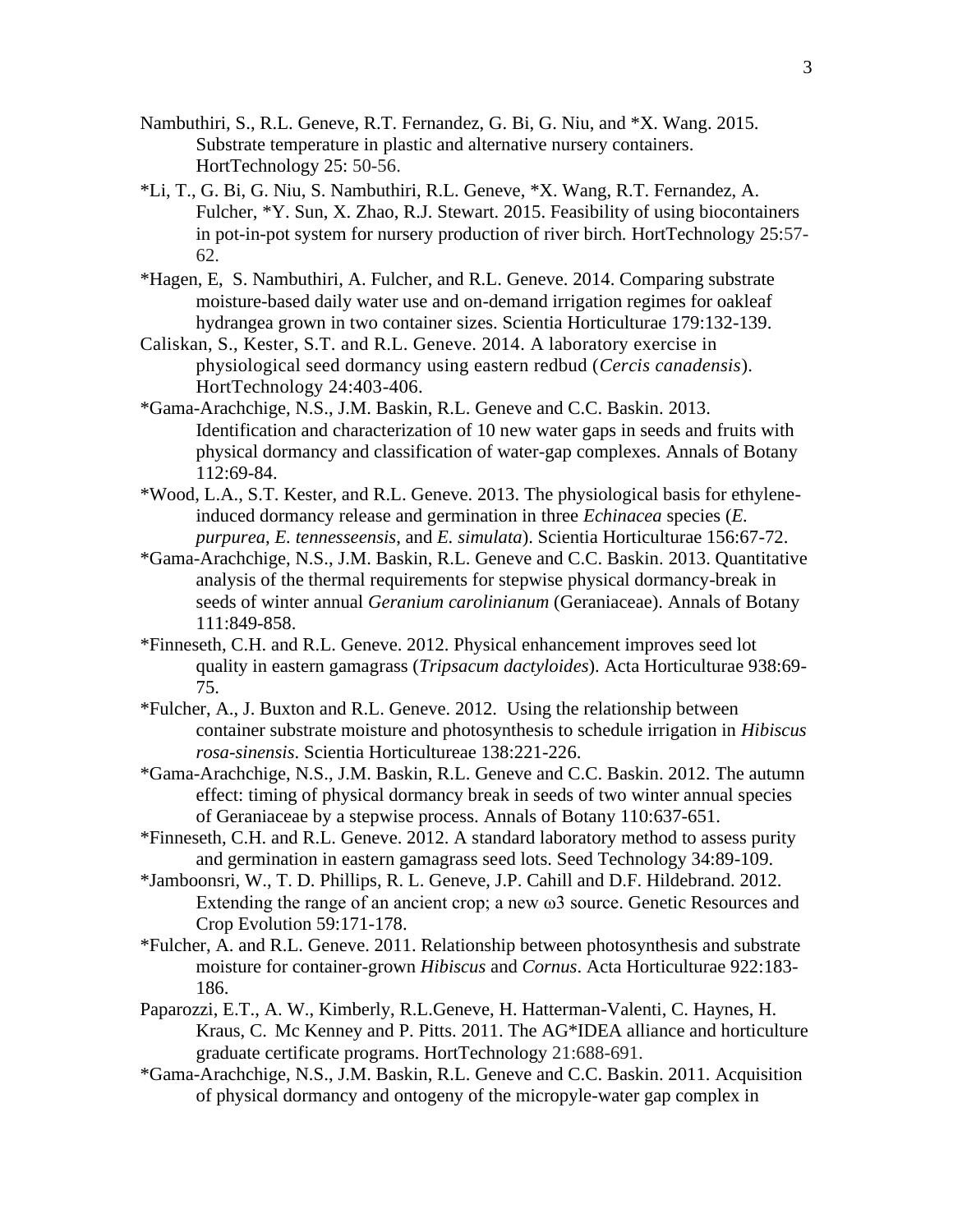developing seeds of *Geranium carolinianum* L. (Geraniaceae). Annals of Botany 108:51-64.

- \*Fulcher, A., T.\* Steele, E. Wilkerson, R.L. Geneve, and R. S. Gates. 2011. Using transpiration chambers to detect initial transpiration in cuttings and quantify transpiration in seedlings. Acta Horticulturae 893:1037-1042.
- \*Gama-Arachchige, N.S., J.M. Baskin, R.L. Geneve and C.C. Baskin. 2010. Identification and characterization of the water gap in physically dormant seeds of Geraniaceae, with special reference to *Geranium carolinianum* L. Annals of Botany 105:977-990.

\_\_\_\_\_\_\_\_\_\_\_\_\_\_\_\_\_\_\_\_\_\_\_\_\_\_\_\_\_\_\_\_\_\_\_\_\_\_\_\_\_\_\_\_\_\_\_\_\_\_\_\_ \*indicates graduate or undergraduate student.

#### **Books** (since 2010)

- Geneve, R.L. (ed.) 2019. Combined Proceedings, International Plant Propagators' Society. Vol. 69. Curran Associates, Inc, Red Hook, NY.
- Geneve, R.L. (ed.) 2018. Combined Proceedings, International Plant Propagators' Society. Vol. 68. Curran Associates, Inc, Red Hook, NY.
- Davies, F. T. Jr., R. L. Geneve and Sandra B. Wilson. 2018. Hartmann and Kester's Plant Propagation: Principles and Practices. Boston: Prentice-Hall. Ninth edition.

#### **Book Chapters** (since 2010)

- Nambuthiri, S., A. Fulcher, and R.L. Geneve. 2015. Microirrigation systems for pot-n-pot nursery production. In: Recent Advances in Sustainable Micro Irrigation. Vol. 4. Management, Performance, and Applications of Micro Irrigation Systems. M.R. Goyal (ed.). Apple Press, Waretown, NJ. Chapter 21: pp. 295-309.
- Geneve, R.L. 2010. Propagation by seed. In: Horticulturist's Certification Study Guide. G.E. Fitzpatrick (ed.). American Society for Horticultural Science, Alexandria, VA. pp. 51-60.
- Geneve, R.L. 2010. Propagation from non-meristematic tissues Organogenesis. In: Plant Cell Culture, Development and Biotechnology. R.N. Trigiano and D. J. Gray (eds.). CRC Press, LLC, Boca Raton, Florida. pp. 243-256.

#### **Grants and Contracts** (PI or co-PI since 2010)

Sources included USDA – SCRI, NIFA, Hatch Multistate, Horticultural Research Institute, and Kentucky Landscape and Nursery Industry = \$974,365.

#### **Invited Professional Presentations** (since 2010)

- Grand Rapids Smart Gardening Conference. 2020. Smart Plants—Magical interactions between flowers and their pollinators. Grand Rapids, MI.
- Western Michigan Home and Garden Show. 2020. Preferred plants for pollinator gardens. Grand Rapids, MI. Featured speaker.
- Association of Specialty Cut Flower Growers Conference. 2020. Propagation basics for cut flower growers. Oberlin, OH.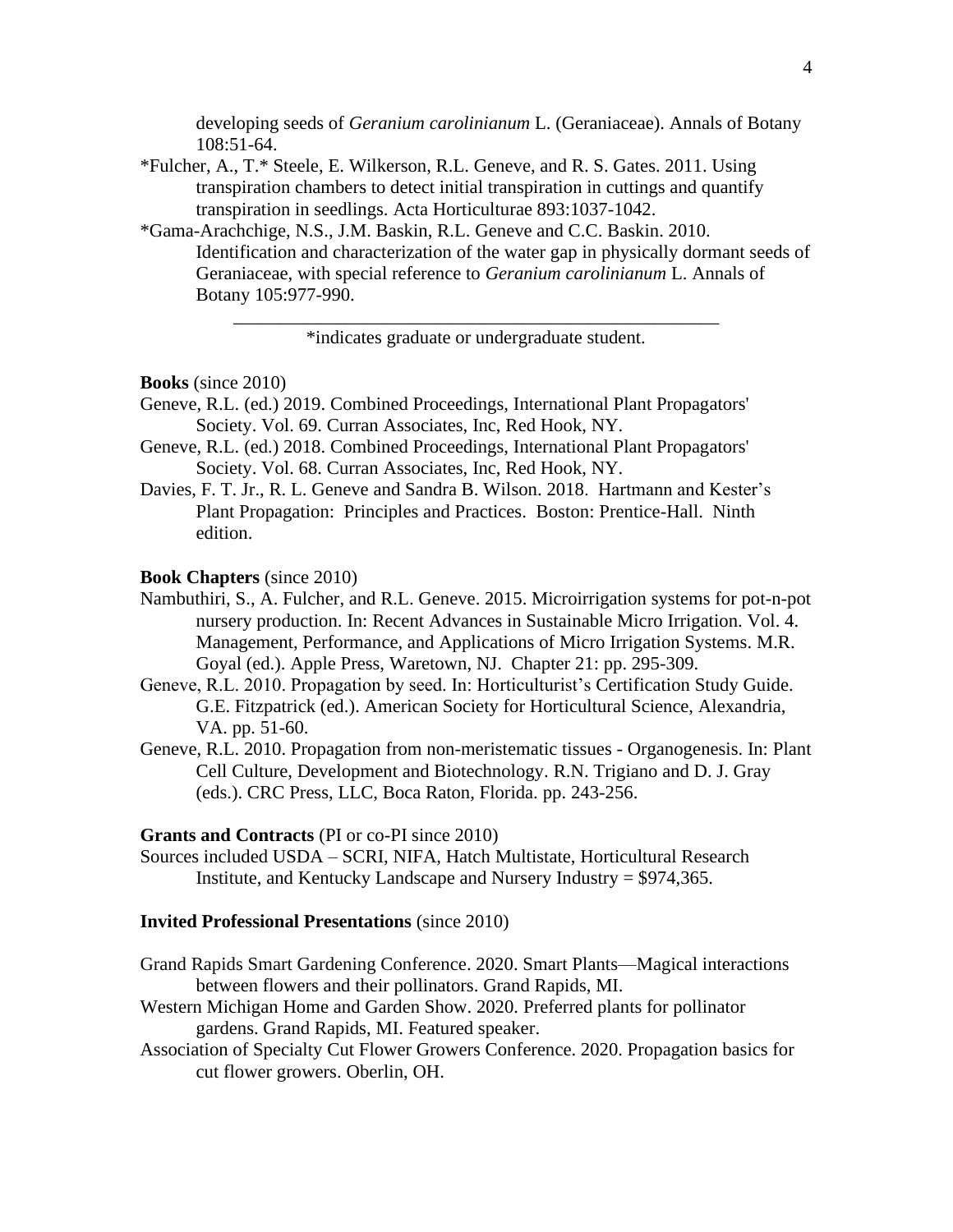- TriState Green Industries Conference. 2020. Taking a whorl around double flowers. Hamilton, OH.
- International Plant Propagator's Society Eastern region annual meeting. 2019. Opportunities in hemp production. Madison, WI.
- Protecting Pollinators in Urban Landscapes. 2019. Floral adaptations The magical interaction between flowers and pollinators. Cincinnati, OH. Keynote Lecture.
- International Conference on Next Generation Plant Production and Bioresources Utilization Technologies. 2019. Advances in Nursery Production. Guwahati, India. Keynote Lecture.
- Sustainable Urban Landscape Symposium: It's About Pollinators. 2018. The floral adaptations that create interactions between flowers and their pollinators. Cincinnati Zoo and Botanical Garden, Cincinnati, Ohio.
- The 12<sup>th</sup> International Society for Seed Science: Seeds as Systems. 2017. Water gap complexes in physically dormant seeds. Monterey, California.
- International Plant Propagator's Society South Africa region annual meeting. 2017. (a) Flower morphology and pollination. (b) Seed vigor and germination. Tzaneen, South Africa.
- The 31<sup>th</sup> International Seed Testing Association Seed Congress. 2016. The involvement of enclosing maternal tissue layers in seed dormancy. Tallinn, Estonia.
- International Plant Propagator's Society New Zealand region annual meeting. 2016. (a) Pot-in-pot nursery production. (b) Flowers are magic – Pollination-related adaptations in floral morphological. Christchurch, New Zealand.
- University of Florida. 2016. Physical seed dormancy. Departmental seminar. Gainesville, Florida.
- Texas A&M University. 2015. Seed germination in an ancient crop, Chia (*Salvia*): A Sticky situation. College Station, Texas.
- Twenty Ninth International Horticulture Congress. 2014. Irrigation application efficiency during overhead irrigation of container- grown nursery crops under sensor-based irrigation scheduling. Brisbane, Australia.
- International Plant Propagator's Society South Africa region annual meeting. 2014. (a) Container nursery irrigation. (b) Successful cutting propagation is rooted in the basics. Johannesburg, South Africa.
- International Plant Propagator's Society Eastern region annual meeting. 2013. How plant hormones work. Chicago, IL.
- The 30<sup>th</sup> International Seed Testing Association Seed Congress. 2013. A comparison of mucilage production in several members of the Lamiaceae. Antalya, Turkey.
- International Plant Propagator's Society Eastern region annual meeting. 2012. Seed dormancy, Give your plants a wakeup call. Philadelphia, PA.
- The 6<sup>th</sup> International Symposium on Seed, Transplant and Stand Establishment of Horticultural Crops. Seed germination and mucilage production in chia (*Salvia hispanica*). Brazilia, Brazil. 2012.
- International Plant Propagator's Society Southern region annual meeting. 2010. Searching for the water gap in physically dormant seeds. Raleigh, NC.
- Catholic University, Santiago Chile. 2010. Advances in seed and cutting propagation.
- Twenty Eighth International Horticulture Congress. Invasive woody plants in the nursery industry – a USA perspective. 2010. Lisbon, Portugal